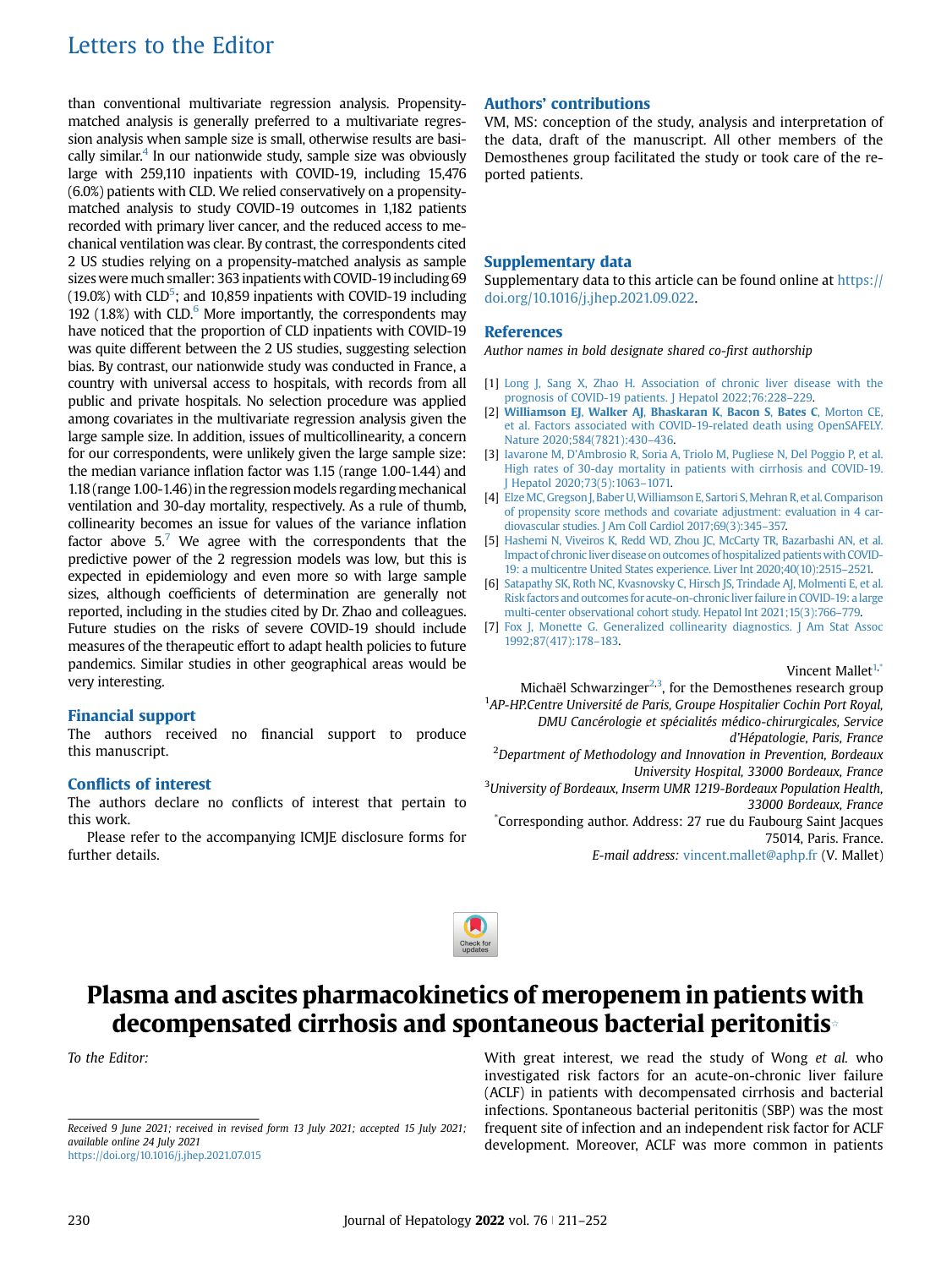# **JOURNAL OF HEPATOLOGY**

infected with multidrug resistant bacteria (MDRB) and those with an insufficient response to the initial antibiotic treatment.<sup>[1](#page-3-0)</sup> Their study once more underlines the critical role of fast and adequate antibiotic treatment in patients with decompensated cirrhosis.

However, adequate anti-infective drug administration is challenging in these patients. Decompensated cirrhosis is often accompanied by impaired kidney function, which may cause drug accumulation and increased drug toxicity.<sup>2</sup> In contrast, ascites accumulation may enhance the volume of distribution and result in drug concentrations that are too low.<sup>3</sup> Inadequate anti-infective drug levels may lead to insufficient or delayed treatment responses, increasing the risk of MDRB or further complications such as ACLF.

Current EASL guidelines recommend using a carbapenem for treatment of nosocomial SBP ( $nSBP$ ).<sup>[2](#page-3-1)</sup> Of note, detailed data on pharmacokinetics of meropenem in patients with advanced liver disease, especially with regard to the ascites compartment, are lacking. Therefore, we decided to investigate the pharmacokinetics and pharmacodynamic target attainment in plasma and ascites of the current meropenem dosing practice in patients with decompensated cirrhosis and nSBP.

Patients with decompensated cirrhosis and nSBP were prospectively enrolled. Further inclusion criteria were initiation of meropenem therapy and paracenteses by transient peritoneal catheter. Exclusion criteria were age <18 years, chronic kidney failure (CKD >4), symptomatic anemia and/or a hemoglobin-level <7 g/dl, pregnancy/lactation period and missing ability to give consent. The meropenem dosing regimen was chosen by the treating physician independent of participation in the study. At

day 1 and once between treatment day 3-5, plasma and ascites samples were collected 0, 15, 30, 45, 60, 120, 480, 510, 960 minutes after meropenem infusion. On the remaining treatment days 1 plasma and 1 ascites sample were collected before the first meropenem infusion. The minimal inhibitory concentration (MIC, 2 mg/L) was defined for meropenem susceptible Enter-obacterales according to "EUCAST".<sup>[4](#page-3-3)</sup> All patients provided written informed consent. The study was approved by the local ethics committee (No.7912) and registered at clinicaltrials.gov (NCT03571711).

A total of 100 plasma and 110 ascites samples were collected from 7 patients. All but 1 patient received a short initial meropenem infusion (30 min), 1 patient was treated with an initial prolonged infusion (4 h). Prolonged infusion was used in 4 patients and short infusions in 3 patients during further treatment. SBP resolved in 6 patients, while a further increase of polymorphonuclear cells in the ascites was documented in 1 patient [\(Table 1\)](#page-1-0). Trough concentration  $(C_{\text{min}})$  of meropenem was similar in plasma and ascites (12.4 vs. 12.2 mg/L,  $p = 0.565$ ) (Fig. S1). However, peak concentrations  $(C_{\text{max}})$  differed significantly between plasma and ascites (44.7 vs. 26.0 mg/L,  $p = 0.008$ ). Accordingly, the AUC<sub>0-8</sub> was 178 mg\*h/L in plasma and 124  $mg^*h/L$  in ascites. While median time to  $C_{\text{max}}$  was 30 min in blood, it was 120 min in ascites [\(Fig. 1\)](#page-2-0). However, the MIC was exceeded in ascites within 15 min after the first infusion in all patients and remained above the MIC in both compartments at all times. Furthermore, in all patients 4\*MIC was reached in plasma and ascites at least during 44% of treatment time. The median prescribed meropenem dose was 3 g/day. Acute kidney injury was present at the time of study inclusion in 5 patients.

<span id="page-1-0"></span>

|  |  |  |  |  | Table 1. Baseline characteristics, pharmacokinetic data, and outcome of the patients. |
|--|--|--|--|--|---------------------------------------------------------------------------------------|
|--|--|--|--|--|---------------------------------------------------------------------------------------|

| Variable                                                         | Median (IQR)/percentage | <b>Patient 1</b> | Patient 2    | Patient 3 | Patient 4 | <b>Patient 5</b> | Patient 6    | Patient 7 |
|------------------------------------------------------------------|-------------------------|------------------|--------------|-----------|-----------|------------------|--------------|-----------|
| Sex (female)                                                     | 43 %                    | Female           | Female       | Male      | Male      | Male             | Female       | Male      |
| Age (years)                                                      | 51(20)                  | 51               | 56           | 65        | 37        | 42               | 62           | 33        |
| MELD-score                                                       | 22(21)                  | 33               | 9            | 22        | 40        | 14               | 8            | 31        |
| Creatinine (µmol/L)                                              | 197 (104)               | 247              | 78           | 197       | 671       | 153              | 90           | 204       |
| Bilirubin (µmol/L)                                               | 33 (267)                | 125              | 10           | 33        | 466       | 22               | 16           | 452       |
| INR (Ratio)                                                      | 1.44(0.52)              | 2.38             | 1.22         | 1.61      | 1.79      | 1.12             | 1.14         | 1.44      |
| $eGFR$ (ml/min)                                                  | 44 (26)                 | 19               | 74           | 44        | 8         | 48               | 59           | 36        |
| Meropenem dosage $(g/d)$                                         | 3(0.5)                  | $\overline{2}$   | 3            | 3         | 2         | 3                | 3            | 3         |
| x-times of the standard dose                                     | 1.5(0.5)                | 2                | $\mathbf{1}$ | 1.5       | 4         | 1.5              | $\mathbf{1}$ | 1.5       |
| Prolonged application                                            | 57 %                    | $Yes*1$          | No           | Yes       | Yes       | Yes              | No           | No        |
| Weight (kg)                                                      | 67(19)                  | 66               | 64           | 63        | 87        | 93               | 80           | 67        |
| Height (m)                                                       | 1.72(0.14)              | 1.68             | 1.65         | 1.75      | 1.87      | 1.92             | 1.67         | 1.72      |
| BMI $\frac{\text{kg}}{\text{m}^2}$                               | 24(2)                   | 23               | 24           | 21        | 25        | 25               | 29           | 23        |
| Volume of paracentesis (ml/d)                                    | 1,500 (1240)            | 1,060            | 1,500        | 2,300     | $*2$      | 3,000            | $*2$         | 980       |
| $C_{\text{min}}$ , P (mg/L)                                      | 12.4(15.5)              | 29.5             | 11.7         | 12.4      | 26.2      | 11.1             | 5.5          | 27.5      |
| $C_{\text{min}}$ , A (mg/L)                                      | 12.2(6.2)               | 15.5             | 12.2         | 12.1      | 20.6      | 9.4              | 6.8          | 18.4      |
| $C_{\text{max}}$ , P (mg/L)                                      | 44.7(3.6)               | 49.9             | 46.2         | 39.9      | 43.9      | 44.7             | 34.6         | 44.7      |
| $C_{\text{max}}$ , A (mg/L)                                      | 26.0(5.1)               | 22.7             | 22.2         | 26.0      | 25.0      | 26.8             | 34.9         | 31.0      |
| Time to $4*MIC$ , A (min)                                        | 30(15)                  | 45               | 15           | 15        | 45        | 30               | 30           | 30        |
| Time > $4*MIC, P (\%)$                                           | 100(5)                  | 100              | 44           | 100       | 100       | 94               | $*4$         | 100       |
| Time > $4*MIC, A (\%)$                                           | 100(38)                 | 100              | 44           | 100       | 100       | 50               | $*4$         | 100       |
| AUC <sub>0-8</sub> single dose, $P(\mu g^* h/ml)$                | 178 (73)                | 284              | 242          | 178       | 187       | 151              | 93           | 133       |
| $AUC_{0-8}$ single dose, A ( $\mu$ g*h/ml)                       | 124(41)                 | 110              | 173          | 132       | 159       | 90               | 100          | 124       |
| $AUC_{0-8}$ multiple dose, P ( $\mu$ g*h/ml)                     | 174 (77)                | $*3$             | 101          | 192       | $*3$      | 156              | $*4$         | 301       |
| AUC <sub>0-8</sub> multiple dose, A ( $\mu$ g <sup>*</sup> h/ml) | 125(56)                 | $*3$             | 85           | 160       | $*3$      | 101              | $*4$         | 150       |
| Death/LTx within 1 year                                          | 57 %                    | <b>LTx</b>       | No           | LTx/D     | Death     | N <sub>0</sub>   | No           | Death     |

All continuous variables are displayed as medians (IQR). Percentages were calculated for dichotomous variables.

A, ascites; C<sub>max</sub>, maximal concentration; C<sub>min</sub>, minimal concentration; LTx, liver transplantation; MIC, minimal inhibitory concentration; P, plasma.<br>\*<sup>1</sup>Patient 1 also received a prolonged infusion for first application

<span id="page-1-1"></span>

<span id="page-1-2"></span>\*<sup>2</sup>The ascites drainage leaked. Therefore, the exact volume was not measured.

<span id="page-1-4"></span>\*<sup>3</sup>The patients received meropenem only twice a day at this observation point.

<span id="page-1-3"></span>\* 4 The patient did not complete the whole follow-up.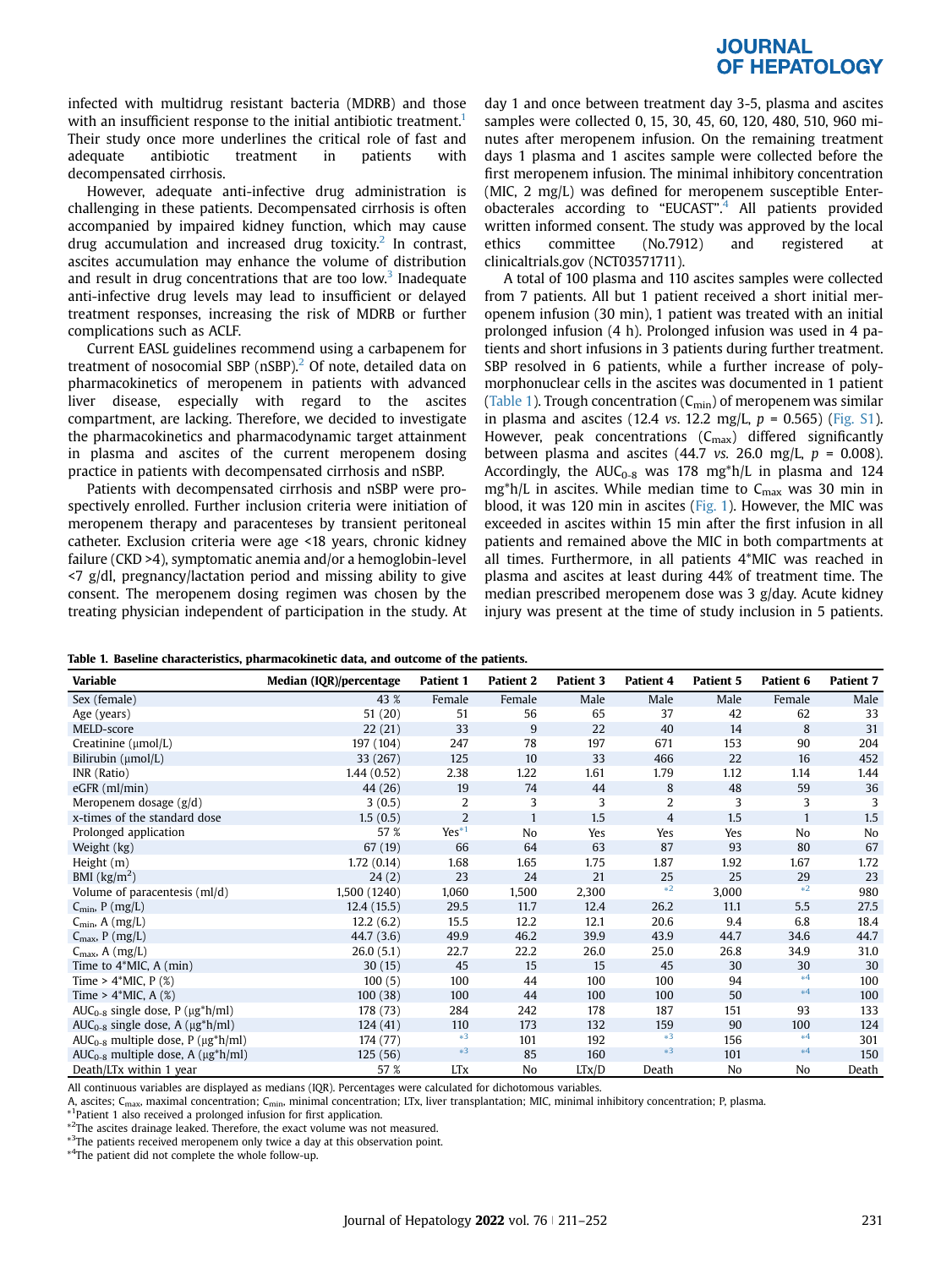# Letters to the Editor

<span id="page-2-0"></span>

Fig. 1. Plasma and ascites concentration of meropenem after single infusion. Patient one was not taken into consideration for medium concentration as the application form differed (prolonged infusion over 4 h). Meropenem concentrations were measured using a certified HPLC method. HPLC, high-performance liquid chromatography; MIC, minimal inhibitory concentration. (This figure appears in color on the web.)